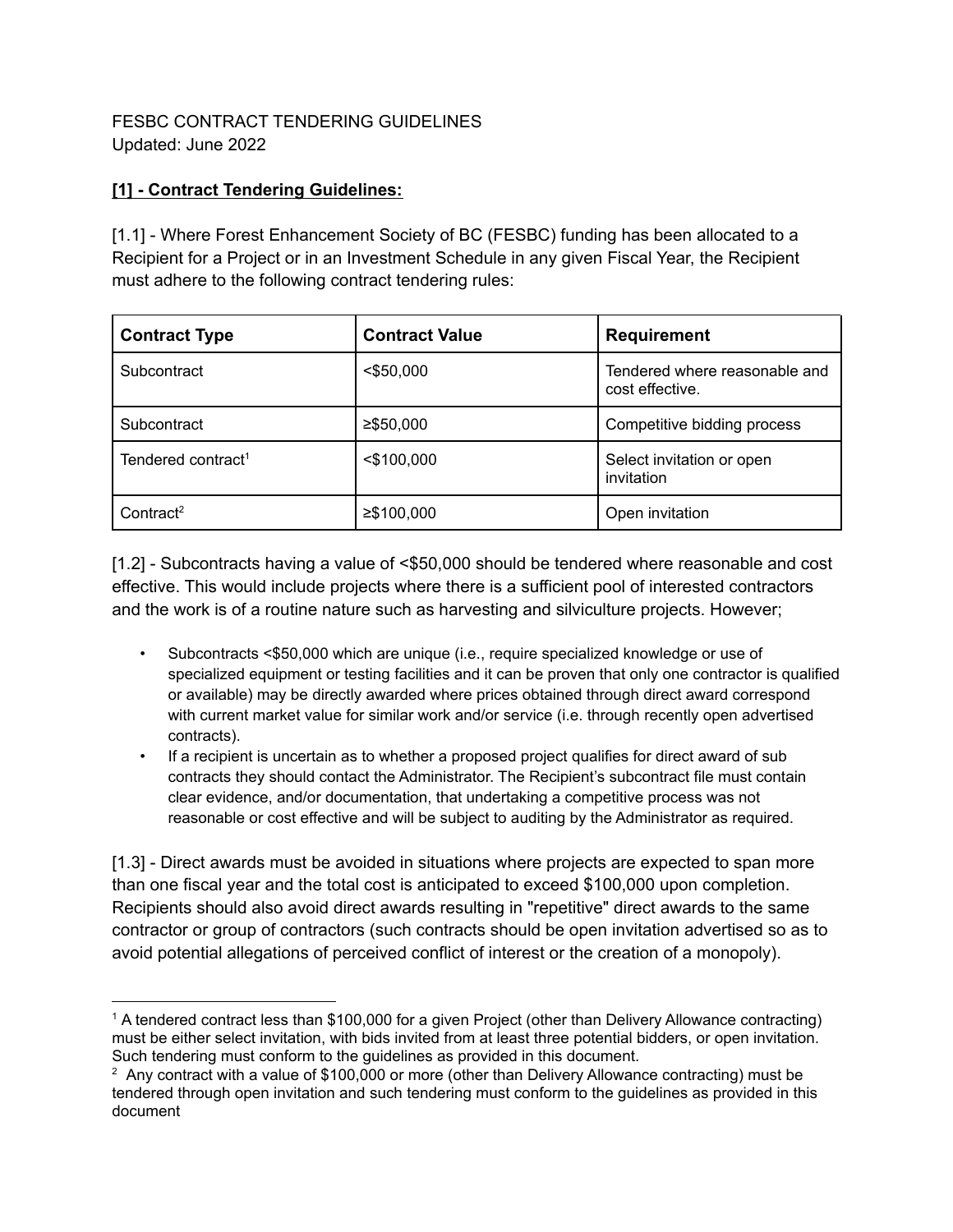[1.4] - Proposed amendments to an "exempted" direct award subcontract shall not increase the value of an existing works or services subcontract by >25%. Recipients are not permitted to direct award a similar contract to the same contractor and any similar subcontracts shall be regarded as an amendment to the original subcontract where the:

- Contract is for a continuation of the same or similar work;
- Re-direct awarding is done within 3 months of the completion or expiry of the previous contract for the same or similar work; and
- Re-direct awarding is done without competitive process.

## **[2] - Acceptable Tender Solicitation Methods:**

### [2.1] - Open Invitation:

Open invitation tendering is used for subcontracts over \$100,000, to advertise invitations to tender, requests for proposals, and subcontractor eligibility list notices. Open invitation ensures that all qualified subcontractors have an equal opportunity to bid on subcontracts. These tender notices are strongly encouraged to be posted on the **FESIMS Tender [Advertisements](https://fesims.outcome-plus.com/Advertisement/AdvertisementLanding)** website and should be locally or provincially advertised, if deemed beneficial by the recipient or administrator.

#### [2.2] - Select Invitation Tendering:

Select invitation tendering allows a Recipient to provide a selected list of subcontractors the opportunity to submit bids<sup>3</sup>. In order to qualify as a select invitation tender, all selected subcontractors must be qualified and eligible to complete the proposed subcontract.

Recipients must make every effort to obtain three qualified subcontractor bids when using the select invitation process. The Recipient's tendering file must contain clear documentation of the select invitation process that shows subcontractor qualifications, the selection criteria, and documented proof that invitations to bid were sent to sufficient qualified subcontractors to meet the intent of the selection invitation process.

### [2.3] - Local Advertising:

Advertising of contracted work for subcontracts >\$100,000 should be advertised on the FESIMS Tender Advertisements website. For subcontracts less than \$100,000 it is strongly suggested that this website also be used.

If the Recipient feels local notice would be beneficial, additional local advertising of contracted work should be completed, including local community newspapers (usually only printed once a week) or regionally based (printed daily) newspapers with paid subscribers<sup>4</sup>.

 $3$  It is suggested that a subcontractor pre-qualification competition is used to establish the select list. The Recipient may allow new subcontractors to be added to a select list at any time, provided they are evaluated in the same manner as subcontractors already on the list.

<sup>4</sup> Use local papers when advertising any value of a subcontract where there is a sufficient local subcontractor base. Use regional papers when advertising any value of subcontract where the local subcontractor base is small.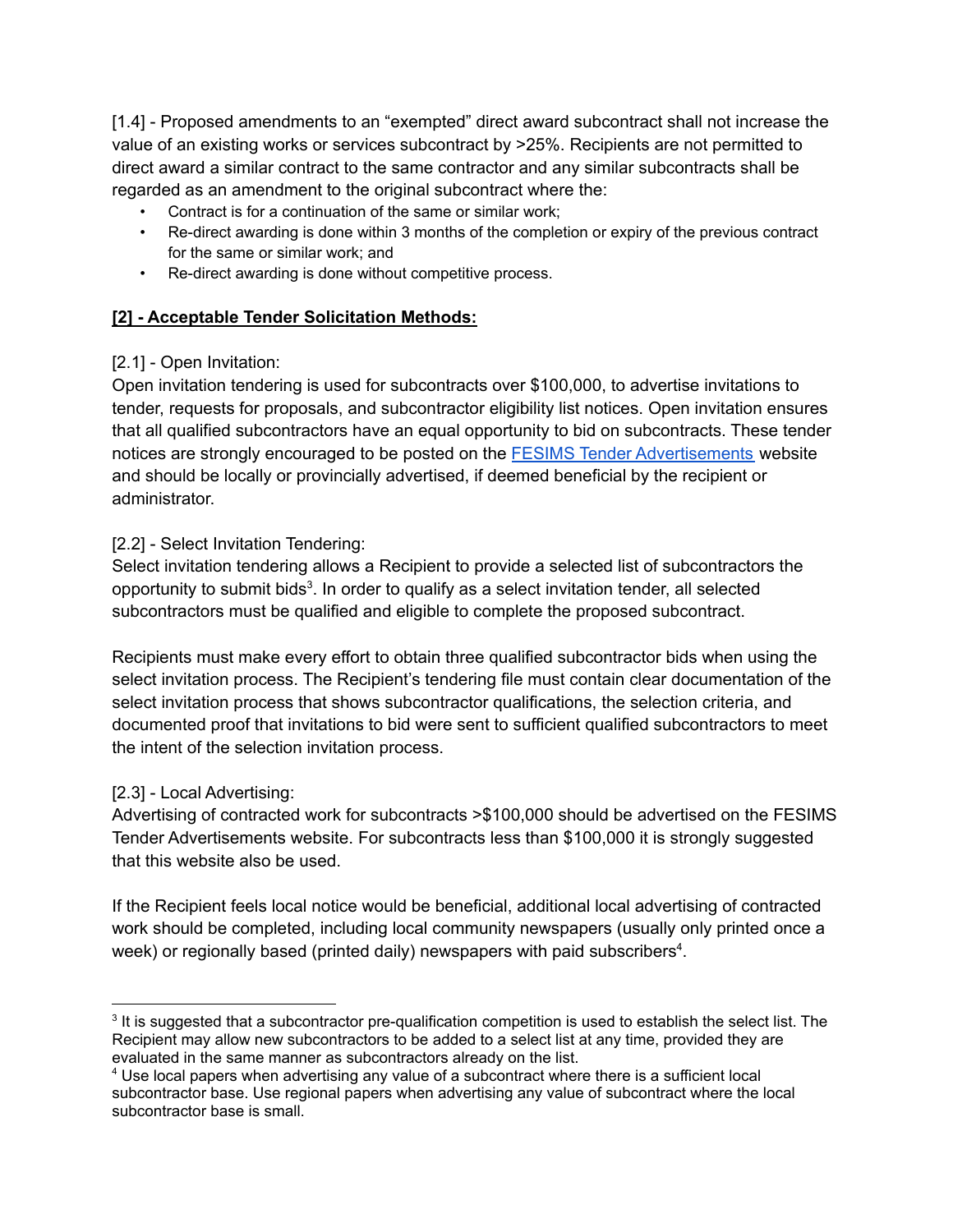Ensure bidders are allowed sufficient time to prepare sound, competitive offers. The following table shows the suggested minimum time between the date the advertisement appears and the date the tendering closes.

| <b>Contract Type</b>                         | <b>No Viewing Requirement</b> | <b>Viewing Requirement</b> |
|----------------------------------------------|-------------------------------|----------------------------|
| General / Consultation Services <sup>5</sup> | 2-3 weeks                     | 3-4 weeks                  |
| Operational Services <sup>6</sup>            | 3-4 weeks                     | 4-5 weeks                  |

# **[3] - Information on Contract Methods**

# [3.1] - Invitation to Tender

An invitation to tender (ITT) is a formal contract competition process in which the recipient invites contractors to submit written offers in a sealed envelope stating at which price they would provide the required work and/or service. The recipient provides prospective bidders with a detailed package of tender conditions, work/service specifications, and project information to allow bidders to formulate their tendered price.

Contract award is normally made to the qualified contractor having submitted the lowest tendered price. The ITT process is used to obtain most of the works/services, such as construction and maintenance, fieldwork, general, and operational (e.g. silviculture) services. Use the ITT process if established methodologies and standards exist, allowing the work/service to be clearly specified.

# [3.2] - Request for Proposals

A request for proposals (RFP) is a formal contract competition process in which the recipient invites contractors to submit written action plans in sealed envelopes outlining how and at what price they would provide a service or complete a project.

In an RFP, only the contract goals/objectives can be defined but the specific details of how they will be achieved cannot. Therefore, use the RFP process if the nature of the work/service cannot be clearly defined or quantified, a standard methodology for doing the work does not exist, or the work performance standards cannot be specified.

Examples:

- Consulting services contracts to supply technical, professional, research, or management expertise for projects of a non-routine nature;
- The requirement involves a problem for which the recipient is seeking solutions;

<sup>5</sup> General Services: Examples of activities for which this type of contract is used are data entry, basic mapping or drafting serves, consulting fees, professional services etc.

<sup>&</sup>lt;sup>6</sup> Operational Services: Examples of activities for which this type of contract is used are tree planting, fertilization, pruning, spacing, silviculture surveys, harvesting etc.